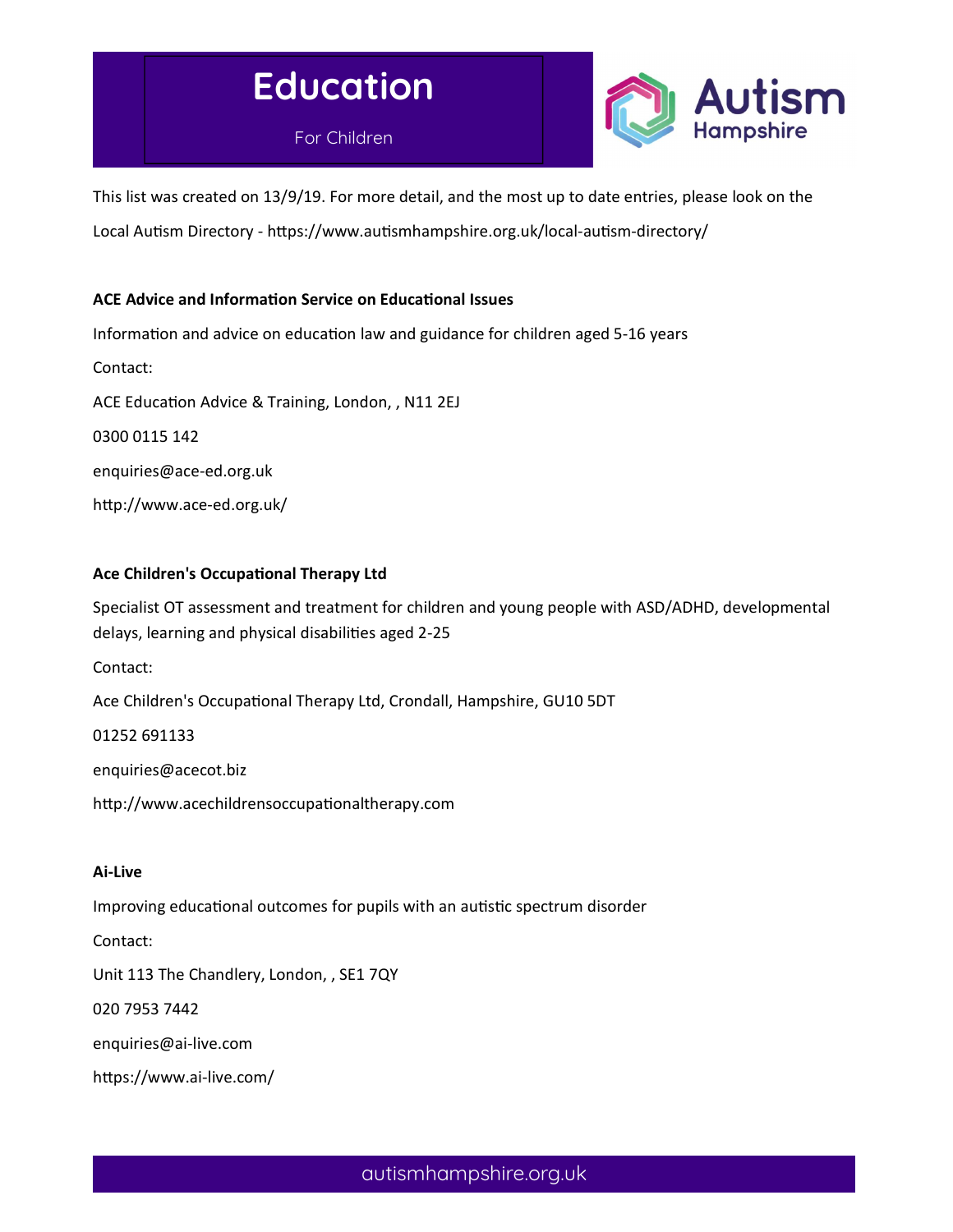



#### **Ambitious About Autism**

National Charity providing services, raising awareness and campaigning for change.

Contact:

The Pears National Centre for Autism Education, London, , N10 3JA

020 8815 5444

info@ambitiousaboutautism.org.uk

http://www.ambitiousaboutautism.org.uk/page/index.cfm

#### **Anti-Bullying Alliance Information Tool**

Free online interactive information tool for those working with children on the autistic spectrum

Contact:

https://www.anti-bullyingalliance.org.uk/sites/default/files/field/attachment/ASDs-and-bulltubg-module-FINAL.pdf

#### ASD Visual Aids Ltd.

Special needs resources; communication difficulties Contact: Hollycroft, Broxbourne, Herts, EN10 7ER 0800 6226015 info@asdvisualaids.com http://www.asdvisualaids.com/

#### **Autism Education Trust**

A parents and carers' guide to finding a school for your child with autism

Contact:

http://www.aettraininghubs.org.uk/wp-content/uploads/2014/07/parent\_carers\_guide\_A4\_NEW.pdf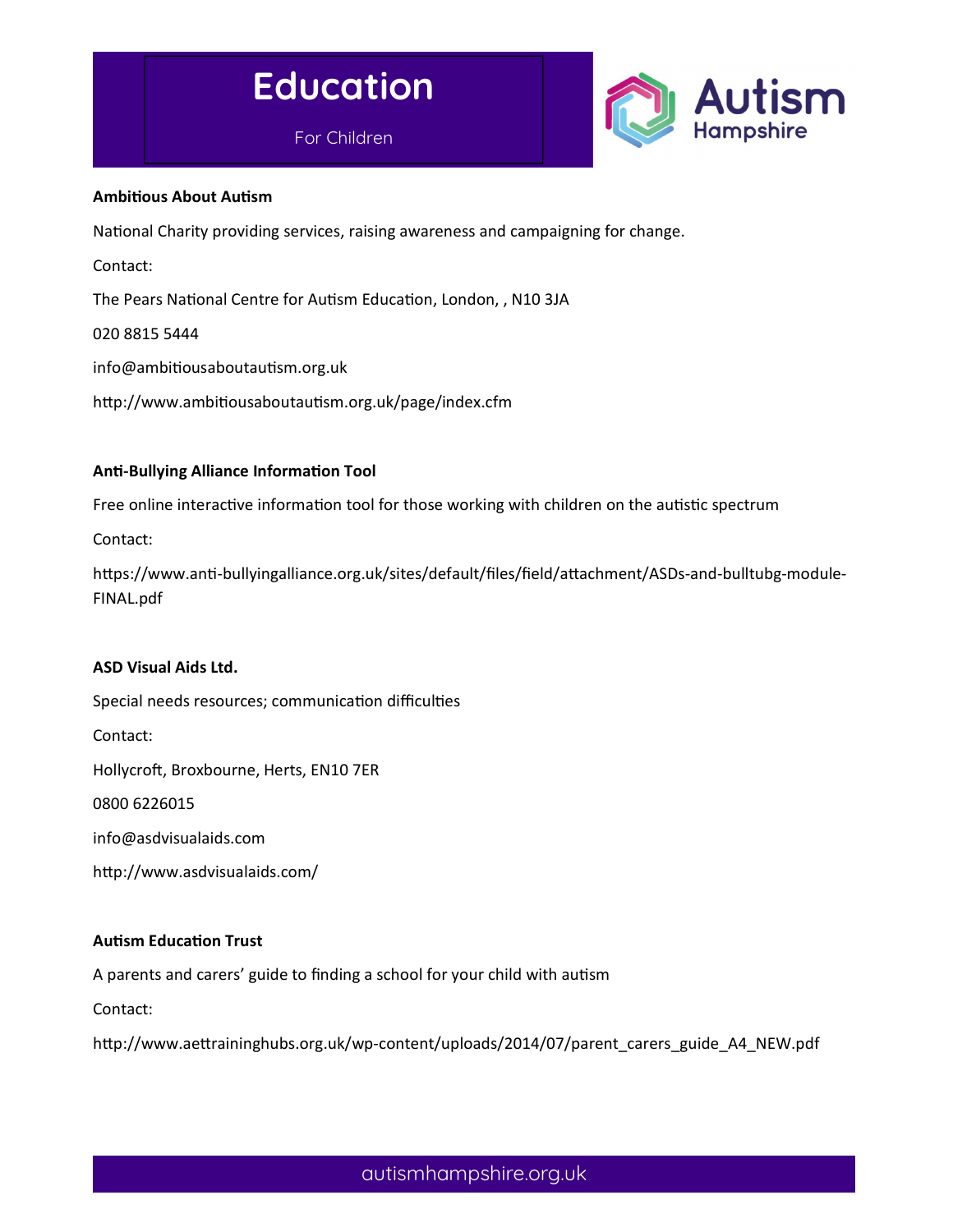



#### **AutismSET**

Supporting children and young people on the autism spectrum to overcome barriers to learning,

communicating and socialising

Contact:

25 Inhams Road, Alton, Hampshire, GU344EU

07835 140 201

andrea@auƟsmset.co.uk

http://www.autismset.co.uk

#### Avon Tyrrell Outdoor Activity Centre - New Forest

Providing outdoor learning, development training and activity holidays Contact: Avon Tyrrell Outdoor Activity Centre UK Youth, Bransgore, Hampshire, BH23 8EE 01425 672347 info@ukyouth.org

http://www.avontyrrell.org.uk/page/disability%20introduction.html

#### Baycroft School, Fareham

Special secondary school for children with Special Educational Needs, aged 11-16

Contact:

Gosport Road, Fareham, Hampshire, PO14 2AE

01329 664151

adminoffice@baycroft.hants.sch.uk

http://www.baycroftschool.com/

#### **Bettermaths**

Maths courses for children, specialising in those with special educational needs and difficulties Contact: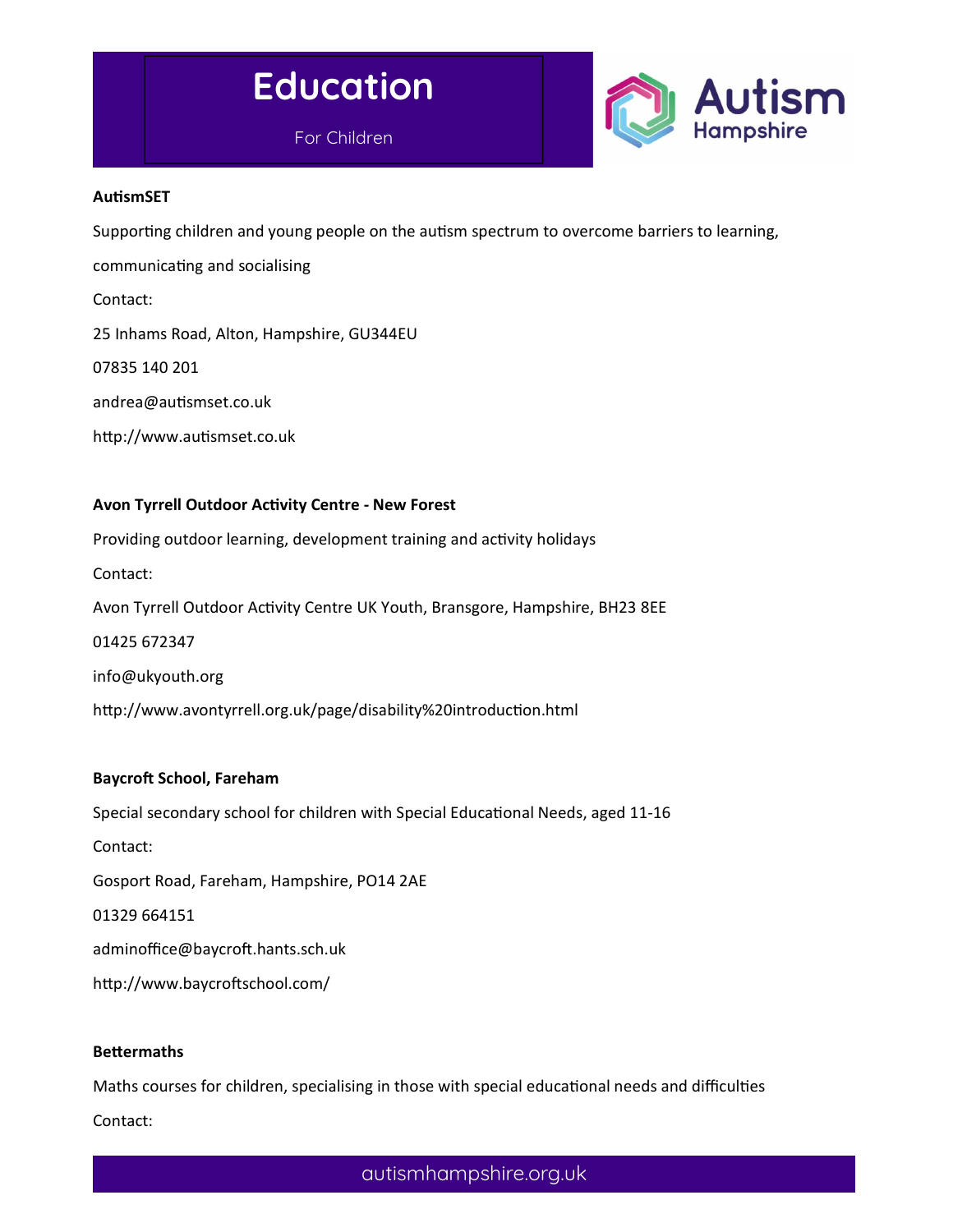



For Children

Office: 21, Alton, , GU34 2BE 08450 662847 (01420 89405) tutor@bettermaths.co.uk

http://www.bettermaths.co.uk

#### Bodster Equine Assisted Learning Centre - Isle of Wight

Interaction with ponies

Contact:

Sandford Farm, Gore Lane, Godshill, Isle of Wight, Hampshire, PO38 3EX

07887876138

joandgi@googlemail.com

http://www.eaqbodster.co.uk

#### Brain in Hand

Assistive technology for people with ASD Contact: 01392 247 909 DSA@braininhand.co.uk http://braininhand.co.uk/

# Bridges for Learning - Isle of Wight

Providing educational psychology support for schools, families and children's services

Contact:

May Dane, Newport, Isle of Wight, PO30 1YQ

01983 523685

contact.bridges4learning@gmail.com

http://www.bridges4learning.co.uk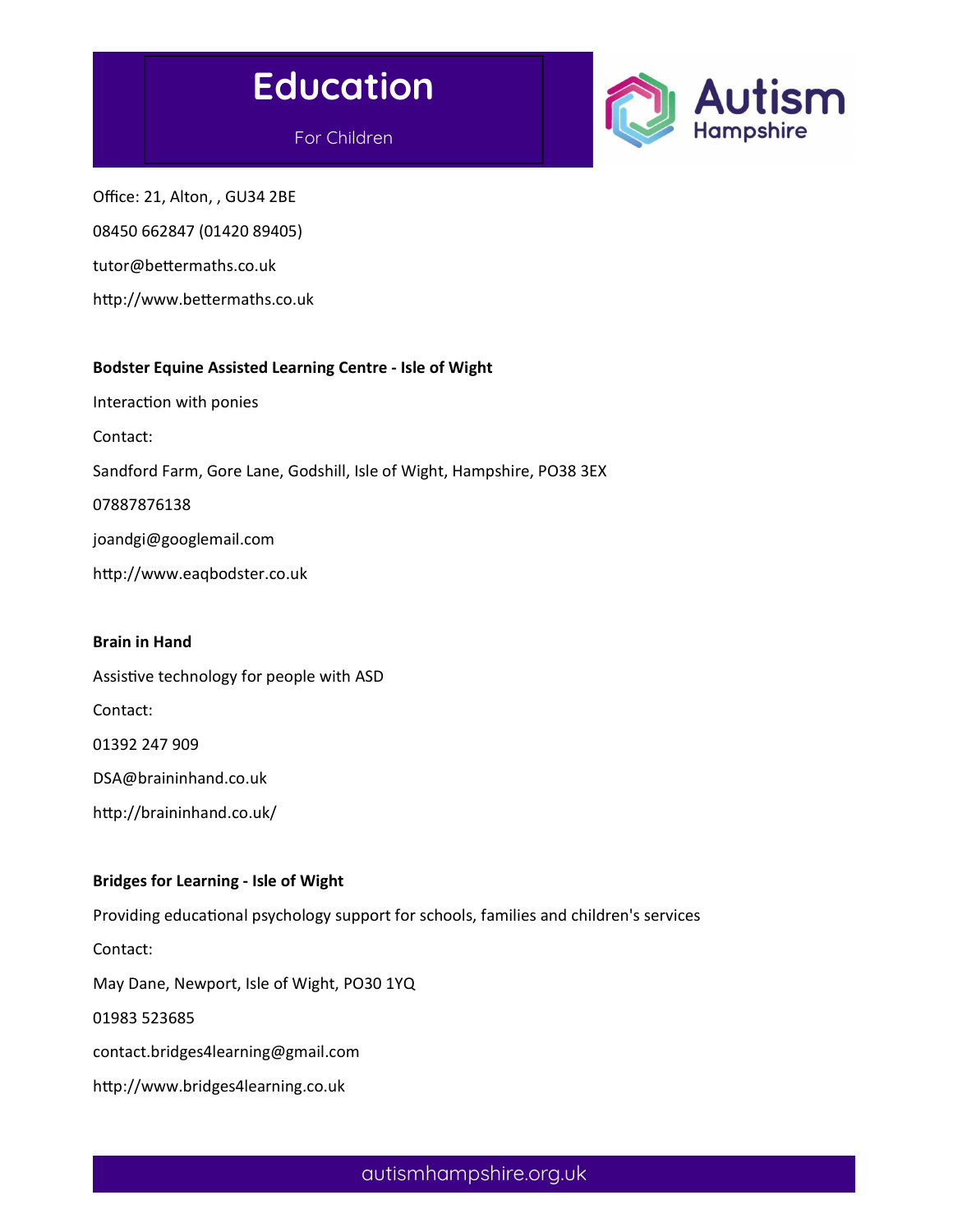



#### Cambian Group

Specialist education, residential and fostering services

Contact:

The Waterfront, 4th Floor, Waterfront Building, Hammersmith Embankment, London, , W6 9RU

0800 138 1418

education@cambiangroup.com

https://www.cambiangroup.com/

#### Cliffdale Primary Academy, Portsmouth

School for children with Special Educational Needs aged 4-11 Contact: Battenburg Avenue, Portsmouth, Hampshire, PO2 0SN 023 9266 2601 admin@cliffdaleprimaryacademy.info http://www.cliffdaleprimaryacademy.info/

#### Crofton School, Fareham

Mainstream school with specialist autism resourced provision,, 11-16 years Contact: Marks Road, Fareham, Hampshire, PO14 2AT 01329 664251 school@croftonschool.co.uk https://www.croftonschool.co.uk/send

#### Daisy Chain Educational Services Ltd

Tutors and consultants helping students on the autism spectrum and other related disorders.

Contact:

07813932368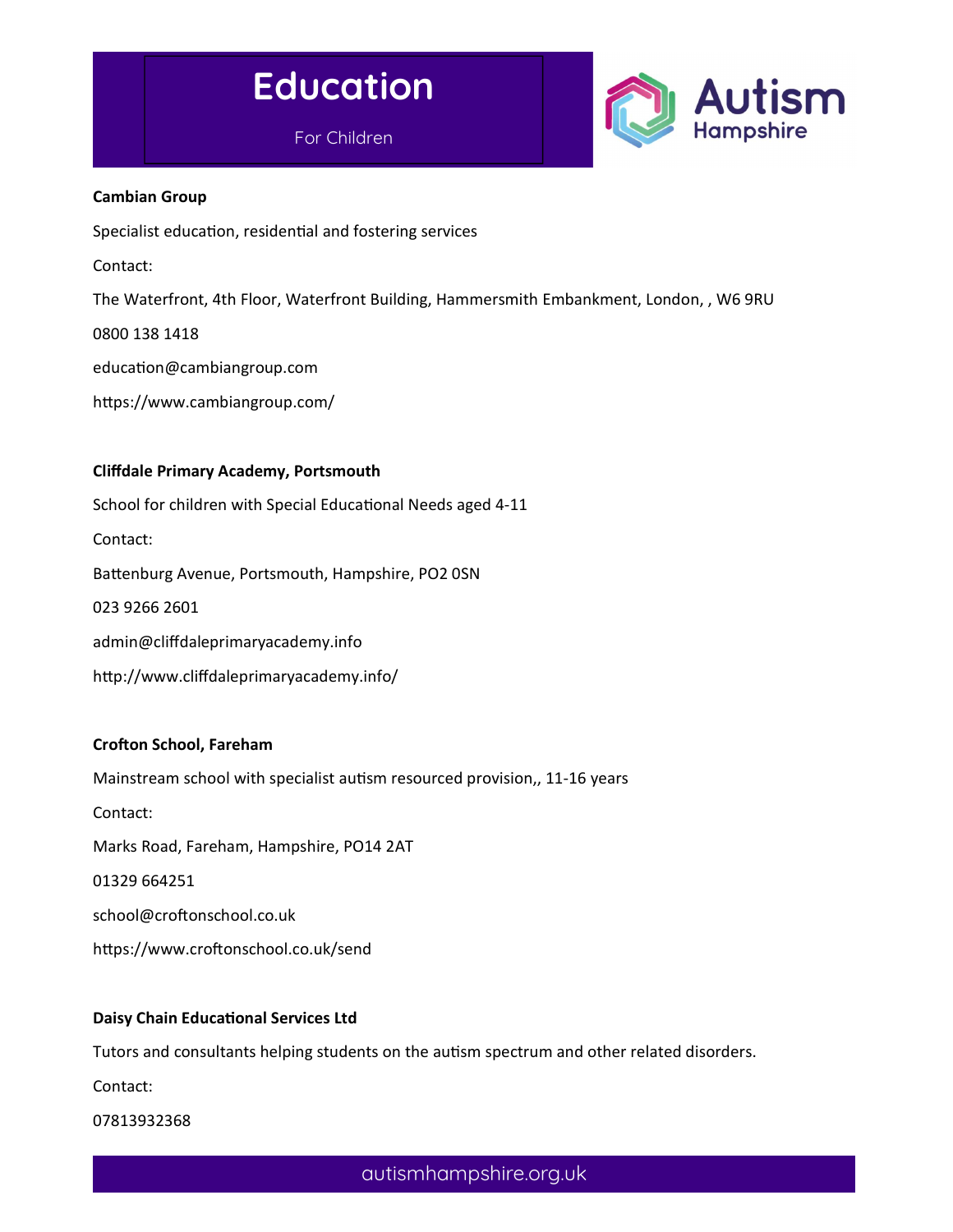# Education

For Children



info@daisychaineducationalservices.com http://www.daisychaineducationalservices.com

#### Dove House School Academy, Basingstoke

School for children with Special Educational Needs aged 11-19 Contact: Sutton Road, Basingstoke, Hampshire, RG21 5SU 01256 351555 admin@dovehouse.hants.sch.uk http://www.dovehouseacademy.com/

#### esSENtial Learning, Fareham

Specialist communication interventions for children aged 2-5 Contact: 19 Paxton Road, Fareham, Hampshire, PO14 1AB 07963309392 esSENtiallearning@hotmail.co.uk https://www.essential-learning.org/about

#### Friends Of In Touch, Eastleigh

Supporting emotionally and socially vulnerable children and young people with autistic spectrum conditions, and behaviours associated with them Contact: Y-Zone Youth Centre, Eastleigh, , SO50 8RB 07474 539539 info@friendsofintouch.org.uk http://www.friendsofintouch.org.uk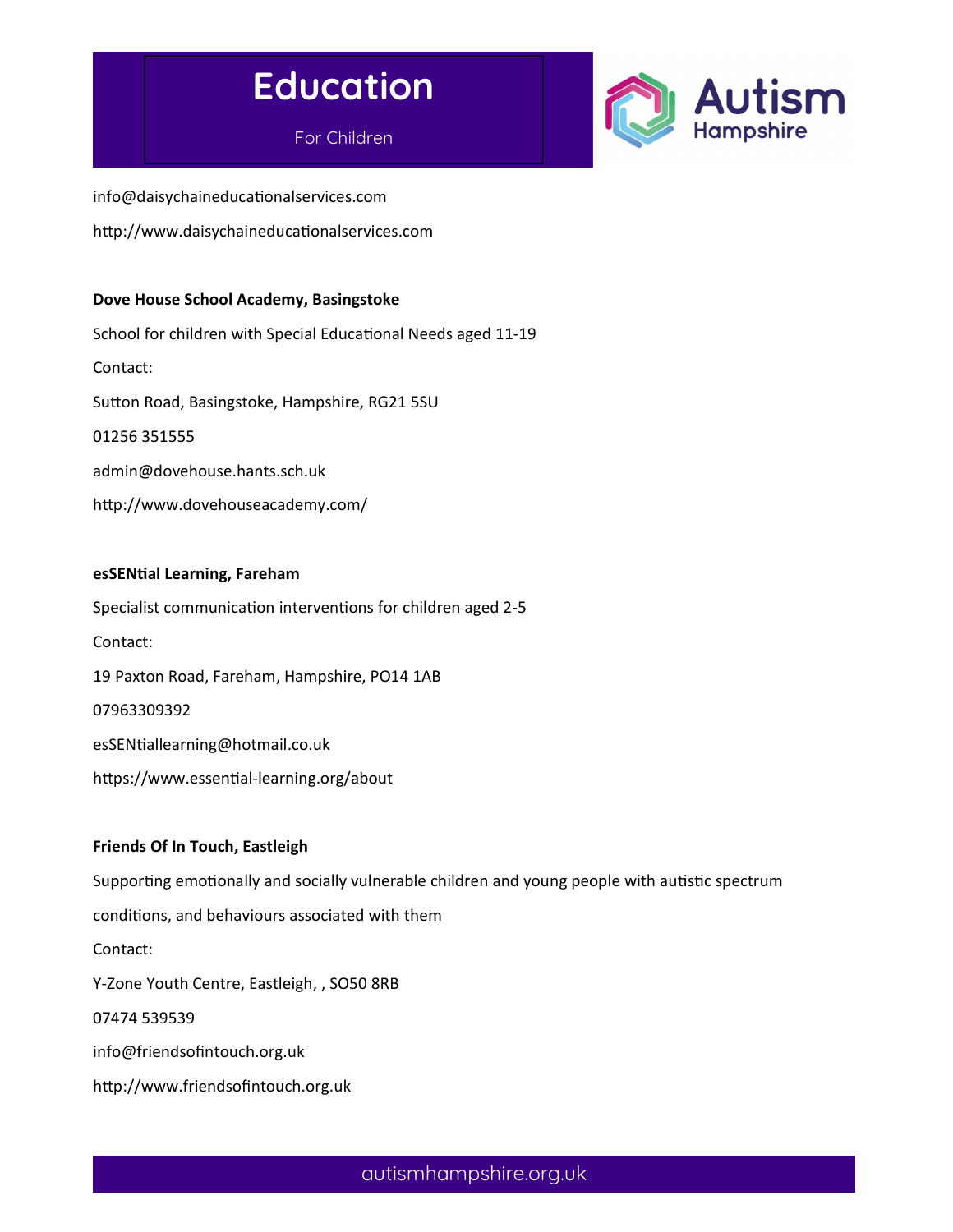

# For Children



Glenwood School, Emsworth Community special school for children aged 11-16 Contact: Washington Road, Emsworth, Hampshire, PO10 7NN 01243 373120 adminoffice@glenwood.hants.sch.uk http://www.glenwoodschoolemsworth.co.uk Great Oaks School, Southampton

Secondary school for children with complex learning disabilities, aged 11-19 Contact: Vermont Close, Southampton, Hampshire, SO16 7LT 02380 767660 http://www.greatoaks.school/index.html

#### Hampshire County Council Local Offer

Online directory of all services available to children and young people with special educational needs and/or disabilities Contact: 0300 303 8603 localoffer@roseroad.org.uk https://fish.hants.gov.uk/kb5/hampshire/directory/localoffer.page

# Hampshire County Council: Services for Young Children

Supporting parents, carers, families, childcare and early years education

Contact:

Services for Young Children, Winchester, Hampshire, SO23 8UG

01962 847070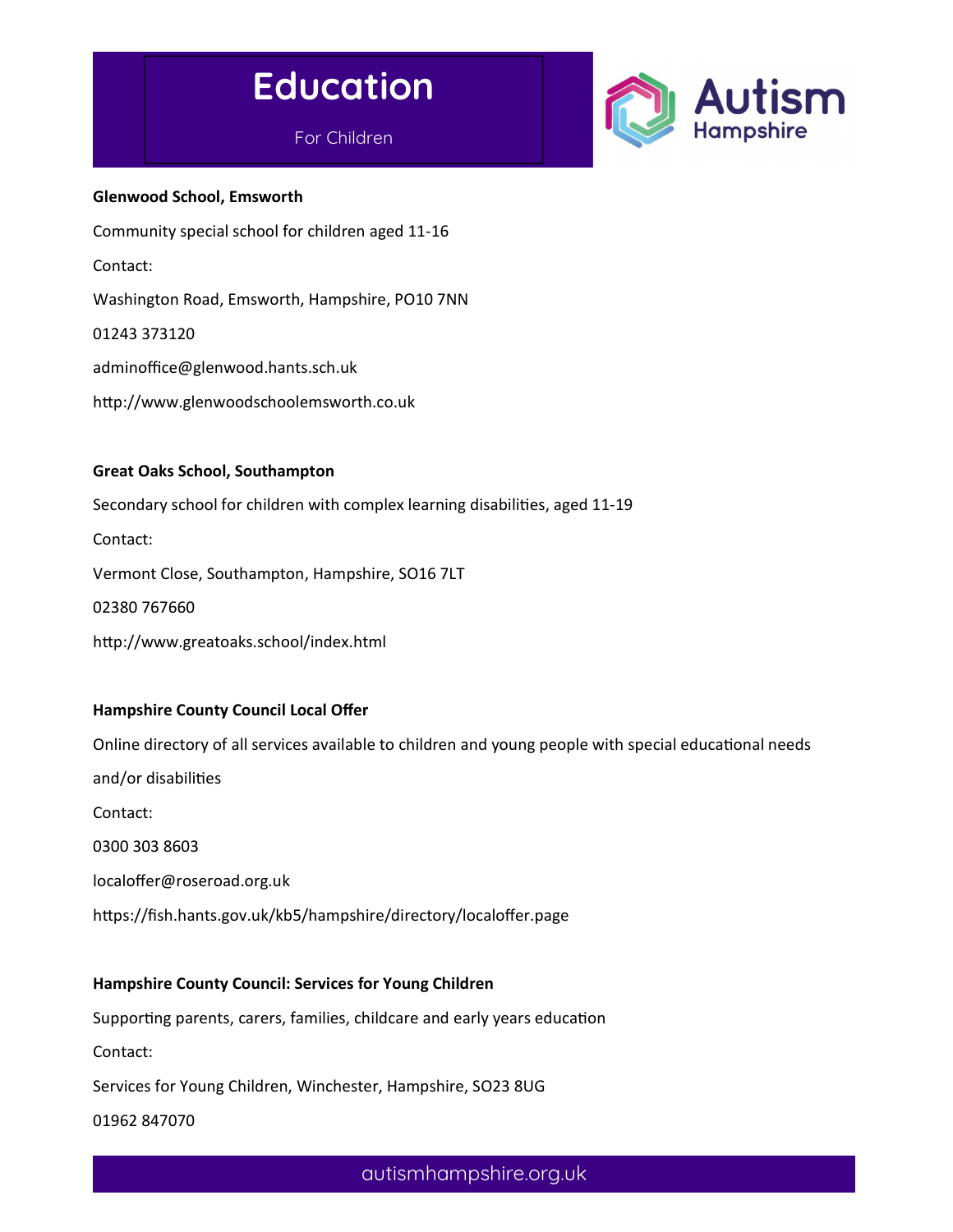



childcare@hants.gov.uk

http://www.hants.gov.uk/childcare

#### Hampshire Family Support Service - Hampshire County Council

Information and guidance for parents of children and young people aged 0-19 (up to 25 for young adults with learning disabilities/difficulties) in Hampshire Contact: 0845 603 5620 childcare@hants.gov.uk https://www.hants.gov.uk/socialcareandhealth/childrenandfamilies/familysupportservice

#### Hampshire Futures - Hampshire County Council

A service to help young people and adults to successfully participate in education, training and

employment

Contact:

01962 846193.

https://www.hants.gov.uk/educationandlearning/hampshirefutures

#### Hampshire SENDIASS

Information, advice and support service for parent carers, children and young people with special educational needs and disabilities

Contact:

08081645504

info@hampshiresendiass.co.uk

http://www.hampshiresendiass.co.uk

#### Hampshire Transition Information Hub

For young people aged 13-25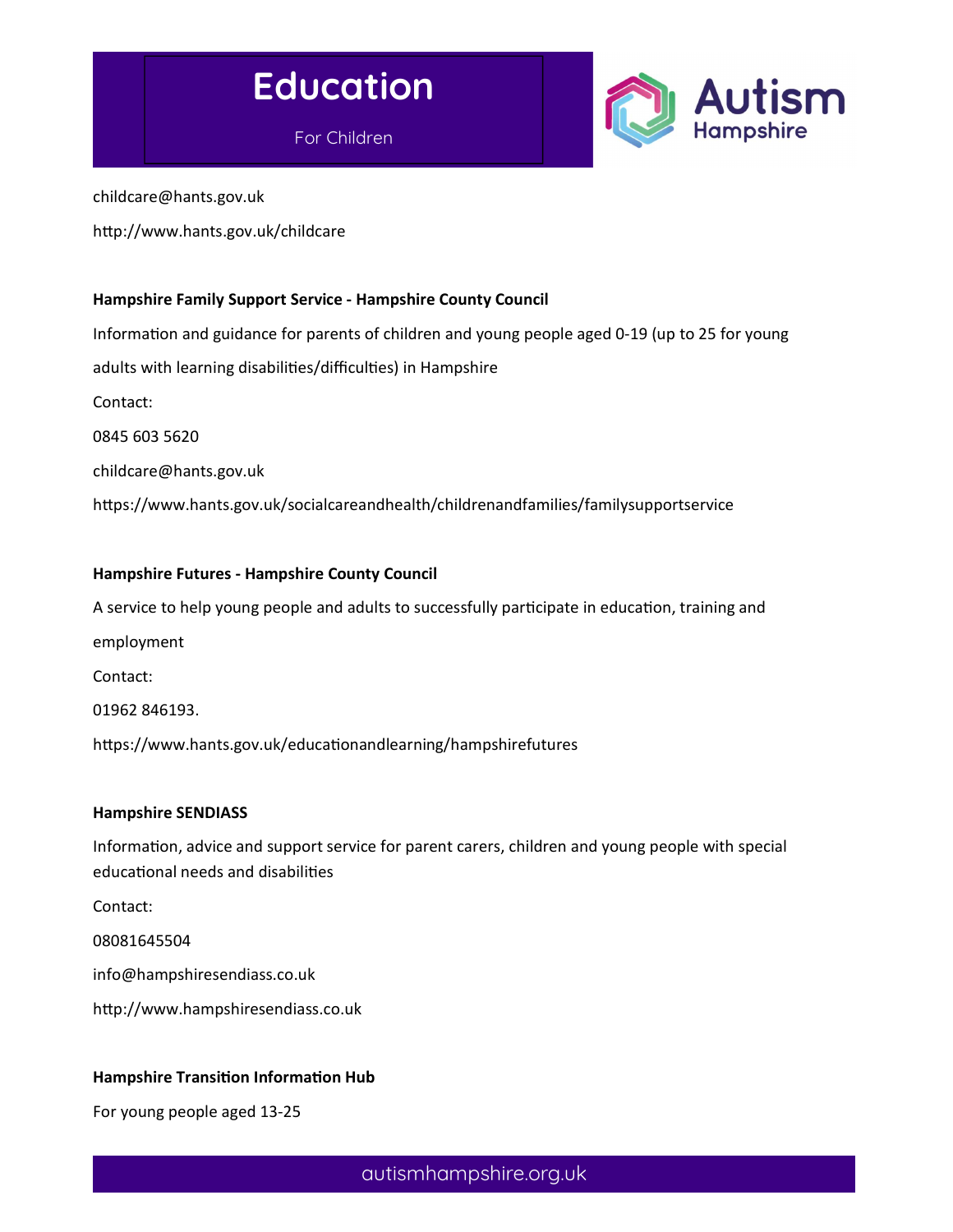



Contact:

https://fish.hants.gov.uk/kb5/hampshire/directory/advice.page?id=i99wa-vxvdo

#### Heathfield Special School, Fareham

Nursery and Primary school for children with Special Educational Needs, aged 3-11 Contact: Oldbury Way, Fareham, Hampshire, PO14 3BN 01329 845150 adminoffice@heathfield.hants.sch.uk https://www.heathfieldhants.co.uk/

#### Henry Tyndale School, Farnborough

School for children with Special Educational Needs, aged 2-19 Contact: Ship Lane, Farnborough, Hampshire, GU14 8BX 01252 544577 h.hayward-pritchard@henrytyndale.hants.sch.uk http://www.henrytyndale.hants.sch.uk/

#### Highbury College, Portsmouth

Further education college with specialist autism resourced provision, aged 16+ Contact: Highbury College , Portsmouth, Hampshire, PO6 2SA 02392 383131 info@highbury.ac.uk https://www.highbury.ac.uk/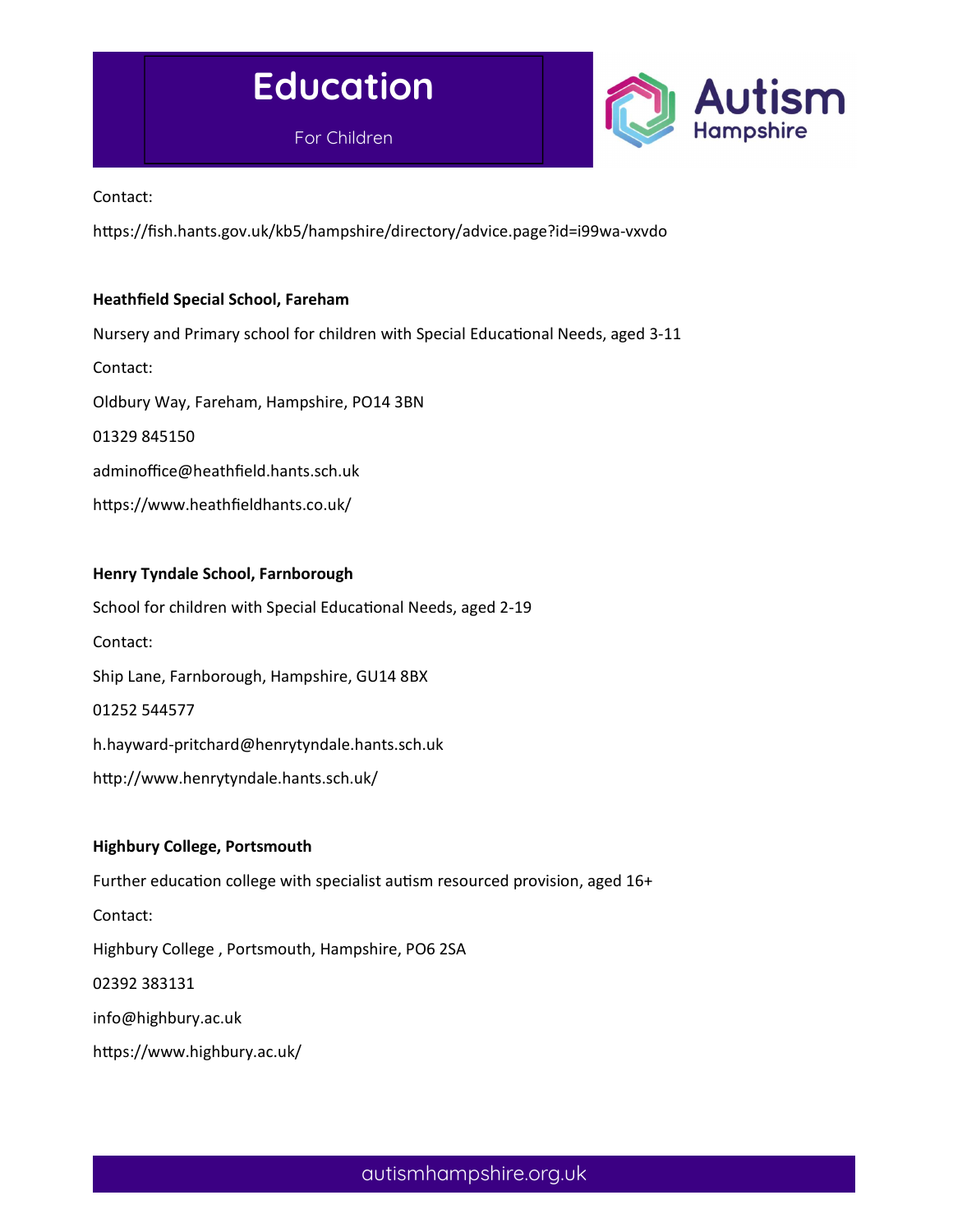



#### Horndean Technology College

Mainstream school with specialist autism resourced provision, aged 11-16

Contact:

Barton Cross , Horndean, Hampshire, PO8 9PQ

023 9259 4325

general@horndeantc.hants.sch.uk

http://www.horndeantc.hants.sch.uk/

#### Isle of Wight College, Newport

16+ college with additional support for learners with Asperger syndrome/autistic spectrum condition

(ASC)

Contact:

Medina Way, Newport, Isle of Wight, , PO30 5TA

01983 526631

info@iwcollege.ac.uk

https://www.iwcollege.ac.uk/

#### Key Changes Music Engagement and Recovery Services, Winchester

For children and adults who have social, behavioural, personal, developmental, learning and

emotional issues

Contact:

Winnall Community Centre, Winchester, Hampshire, SO23 ONY

+44 (0)20 7549 8172

https://www.keychanges.org/

# Kids Makaton: Sing and Sign Story Time, Fareham

Free support group for children under 5 with additional needs Contact: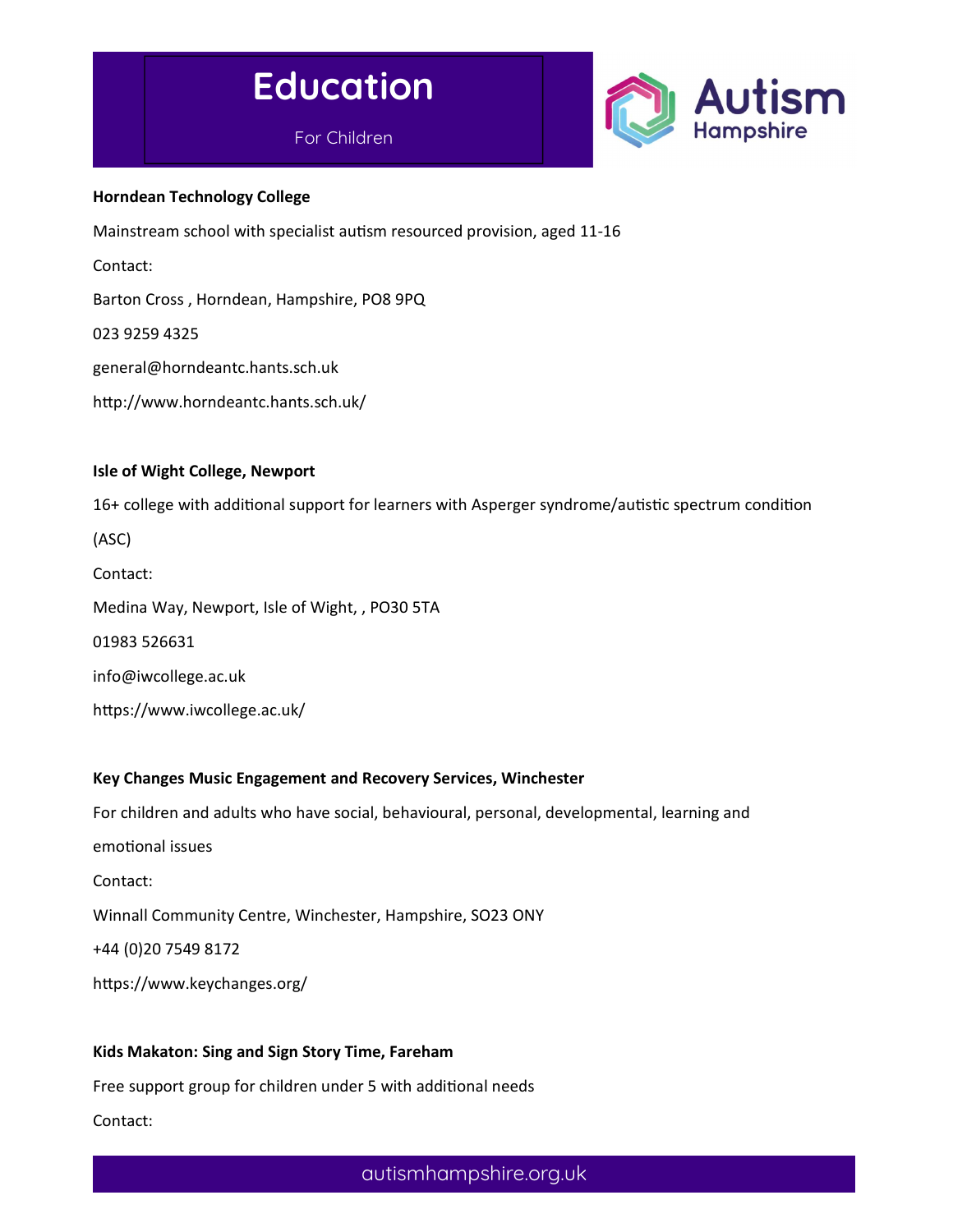



Kids Family Centre, Fareham, Hampshire, PO16 0QS 01329 312312

ros.keeble@kids.org.uk

#### Life Support Productions

Online educational resources about sex and relationships for children and young people with

learning difficulties

Contact:

020 7723 7520

info@lifesupportproductions.co.uk

https://www.lifesupportproductions.co.uk//sen.html

#### Little Squirrels SEN Stay And Play, Alton

Sessions for children under 5 with additional needs

Contact:

Bushy Leaze Children and Families Centre, , Alton, Hampshire, GU34 2DR

01420 87675

https://fish.hants.gov.uk/kb5/hampshire/directory/service.page?id=TbG2pA41xXw

#### Maple Ridge Primary School, Basingstoke

Special school for children with moderate learning difficulties, including ASD, aged 4-11 Contact: Maple Crescent, Basingstoke, Hampshire, RG21 5SX 01256 323639 enquiries@mapleridge.hants.sch.uk http://www.mapleridge.hants.sch.uk/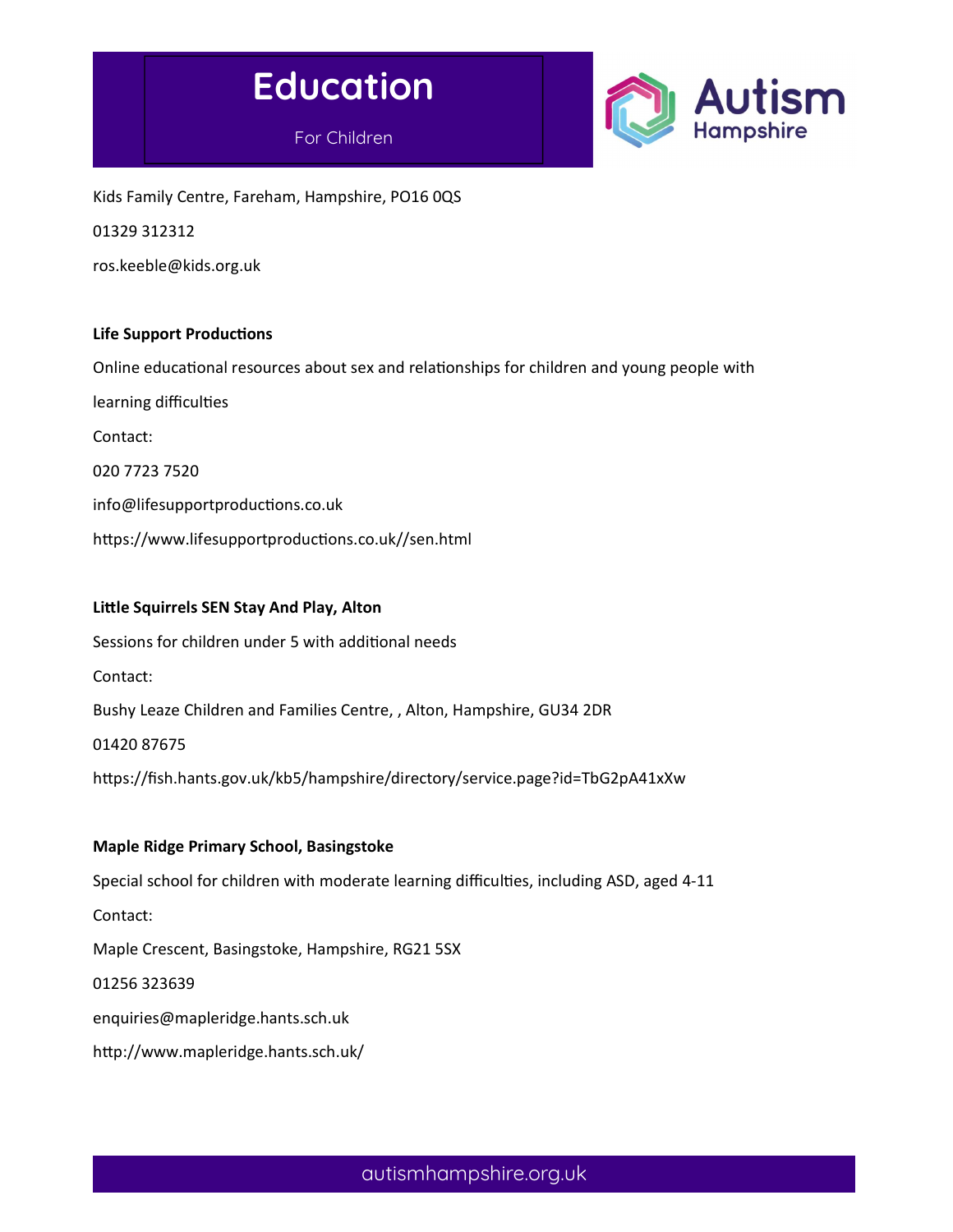



#### Mary Rose Academy: Specialist Sports College, Southsea

Special school for children with severe and complex learning difficulties, aged 2-19

Contact:

Gisors Road, Portsmouth, Hampshire, PO4 8GT

023 9285 2330

admin@maryroseacademy.info

http://maryroseacademy.info/

#### New Horizons Equine Assisted Learning Centre, Lyndhurst

Equine assisted learning for children and adults with various needs, including autism and learning difficulties

Contact: New Horizons EAL, Lyndhurst, Hampshire, SO43 7DE 07815 438613 enquiries@new-horizons-eal.co.uk https://www.new-horizons-eal.co.uk/

#### Norman Gate School, Andover

Nursery and primary school for children with learning difficulties, aged 2-11

Contact:

Vigo Road, Andover, Hampshire, SP10 1JZ

01264 323423

j.frost@normangate.hants.sch.uk

http://www.normangate.hants.sch.uk/

#### Oak Lodge School, Southampton

Secondary school for children with Special Educational Needs, with expert provision for ASD pupils,

aged 11-16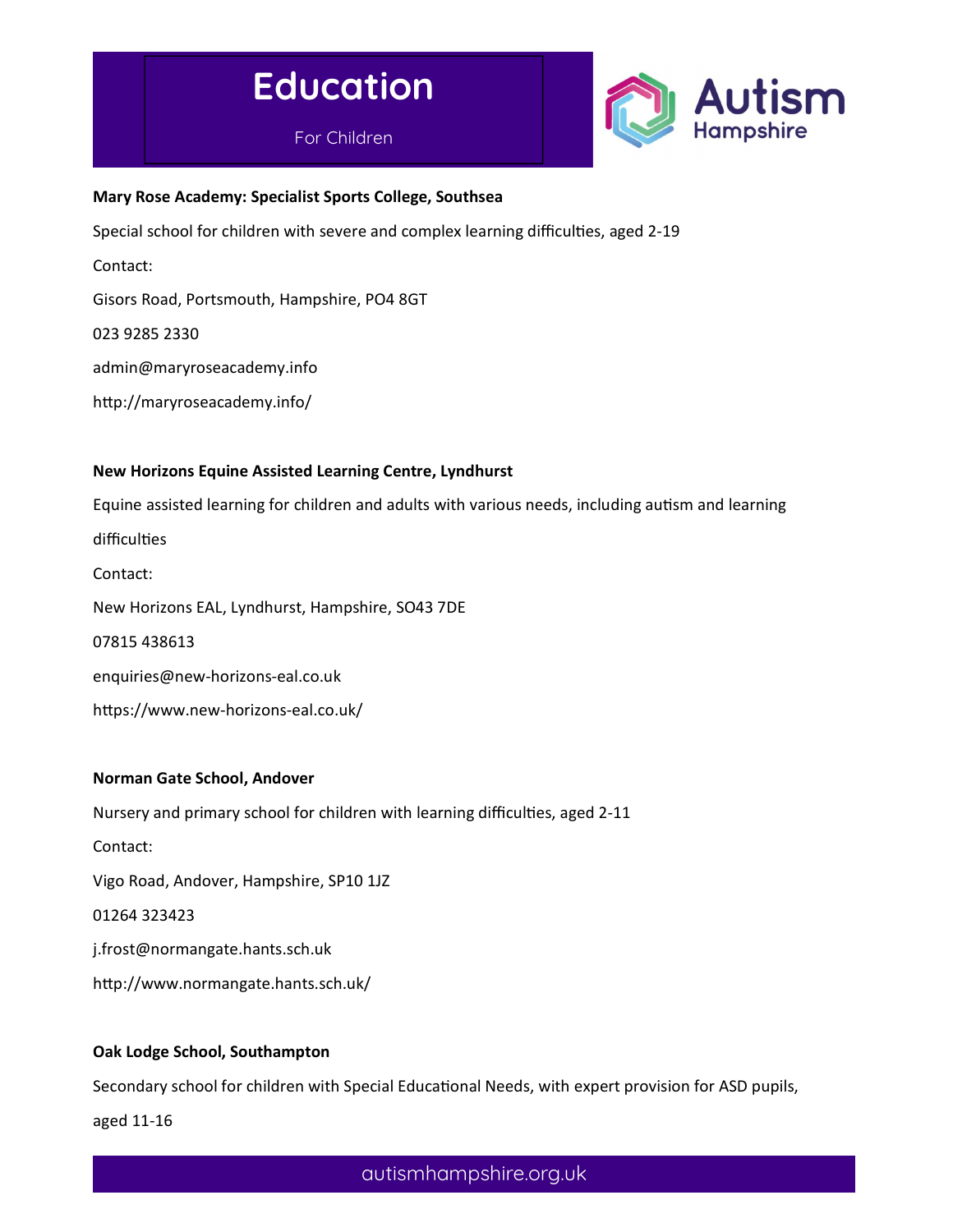



Contact:

Roman Road, Southampton, Hampshire, SO45 4RQ

023 8084 7213

adminoffice@oaklodge.hants.sch.uk

https://www.oaklodge.hants.sch.uk/

#### Osborne School, Winchester

Secondary School and College for children with Special Educational Needs, aged 11-19

Contact:

Athelston Road, Winchester, Hampshire, SO23 7GA

01962 854537

admin@osborne.hants.sch.uk

https://osborneschoolwinchester.com/

#### Polygon School, Southampton

Secondary school for boys with Special Educational Needs, aged 11-16 Contact: Handel Terrace, Southampton, Hampshire, SO15 2FH 02380 636776 info@polygon.southampton.sch.uk http://www.polygon.southampton.sch.uk

# Portage - Home Visiting Educational Service, Hampshire Branch

Working with parents & carers of pre-school age for children (0-4 years) in Hampshire and the Isle of Wight

Contact:

X-Perience, Young Persons Centre, Fareham, Hampshire, PO16 7SJ

02392 244020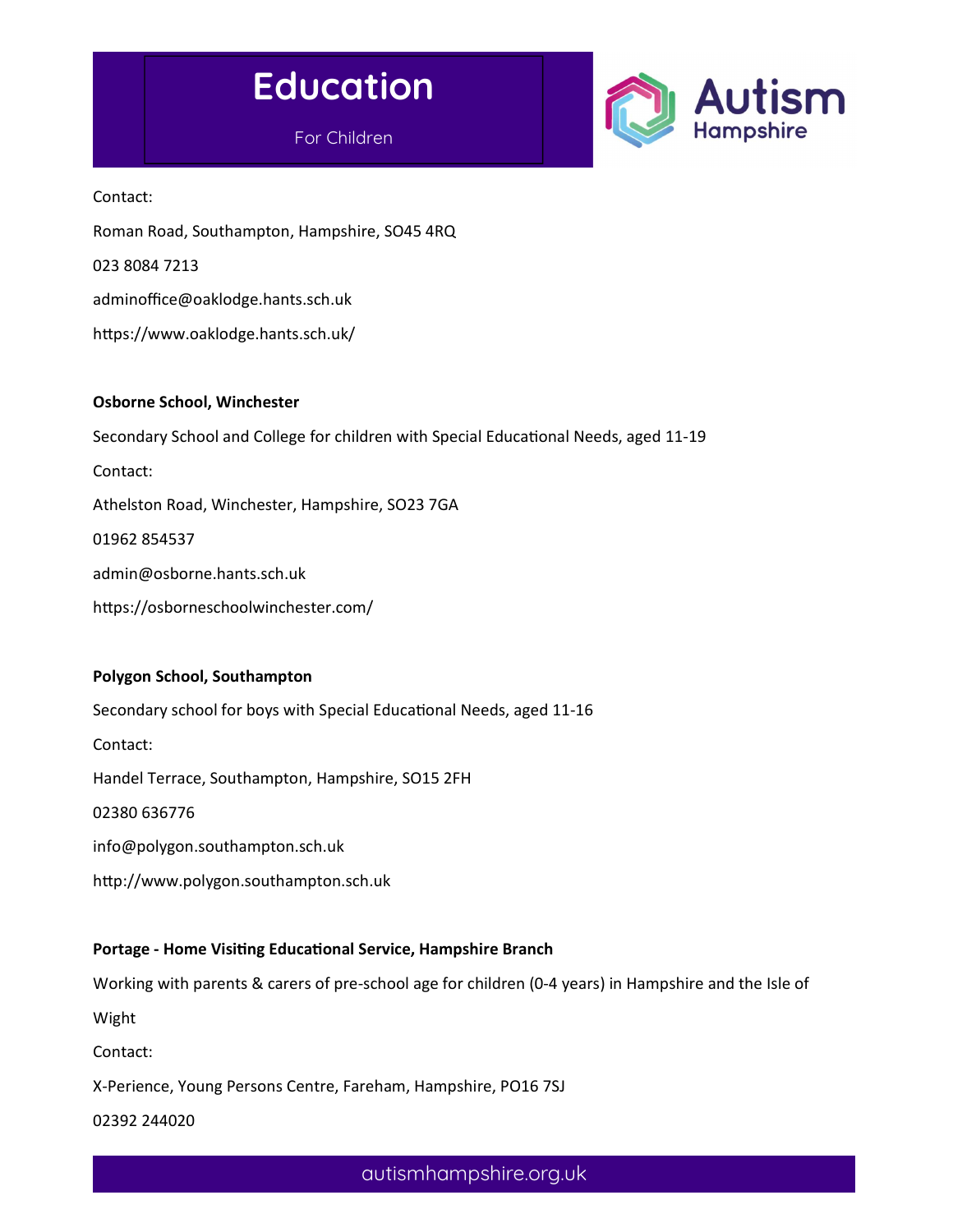

For Children



beverley.strong@hants.gov.uk

https://www.portage.org.uk/hampshire-portage-service

#### Portsmouth College

Mainstream college with specialist autism resourced provision Contact: Tangier Road, Portsmouth , Hampshire, PO3 6PZ 02392 667521 attendance@portsmouth-college.ac.uk https://www.portsmouth-college.ac.uk/

#### Portsmouth Local Offer

Information website for those with special education needs or disabilities (ages 0-25) and their

families

Contact:

http://www.portsmouthlocaloffer.org/

#### QE2 Activity Centre Southampton

Providing outdoor activities for people of all ages with learning/physical disabilities

Contact:

River Hamble Country Park, Hedge End, Hampshire, SO31 1BH

02380 404844

qe2centre@aol.com

http://www.qe2activitycentre.co.uk/

#### Redwood Park Academy, Portsmouth

Special secondary school for children with complex learning difficulties, aged 11-16 Contact: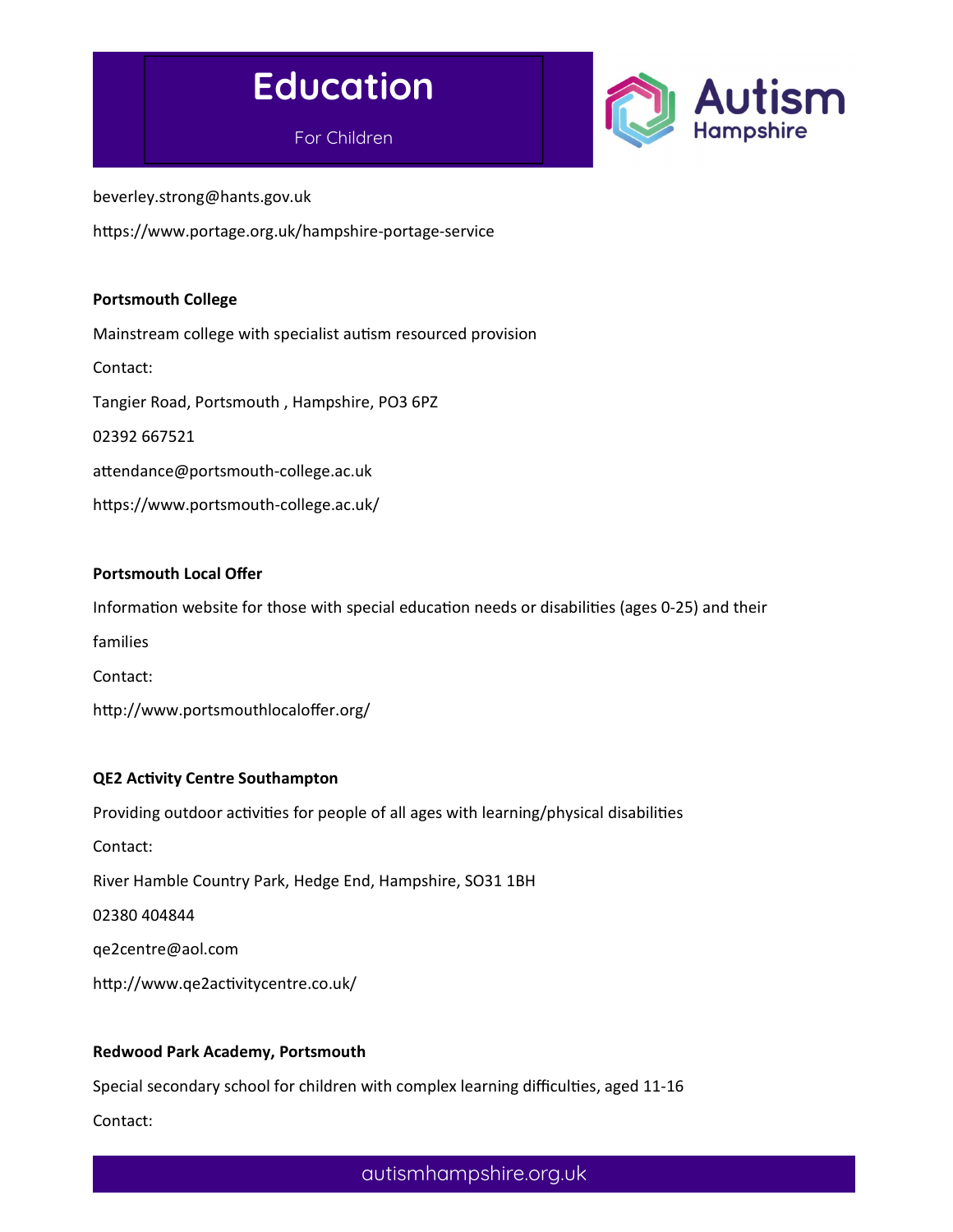





Wembley Grove, Portsmouth, Hampshire, PO6 2RY 023 9237 7500 admin@redwoodparkacademy.info http://www.redwoodparkacademy.info/

#### Riverside Community Special School, Waterlooville

Special nursery and primary school for children with complex learning difficulties, aged 3-11 Contact: Scratchface Lane, Waterlooville, Hampshire, PO7 5QD adminoffice@riverside.hants.sch.uk http://www.riverside.hants.sch.uk/

#### Robert May's School, Hook

Mainstream school with specialist autism resourced provision for 11-16-year-olds Contact: West Street, Hook, Hampshire, RG29 1NA 01256 702700 http://www.rmays.org/

#### Shepherds Down School, Winchester

Special primary school for children with complex learning difficulties including ASD, aged 4-11 Contact: Shepherds Lane, Winchester, Hampshire, SO21 2AJ 01962 713445 admin@shepherdsdown.hants.sch.uk https://www.shepherdsdown.co.uk/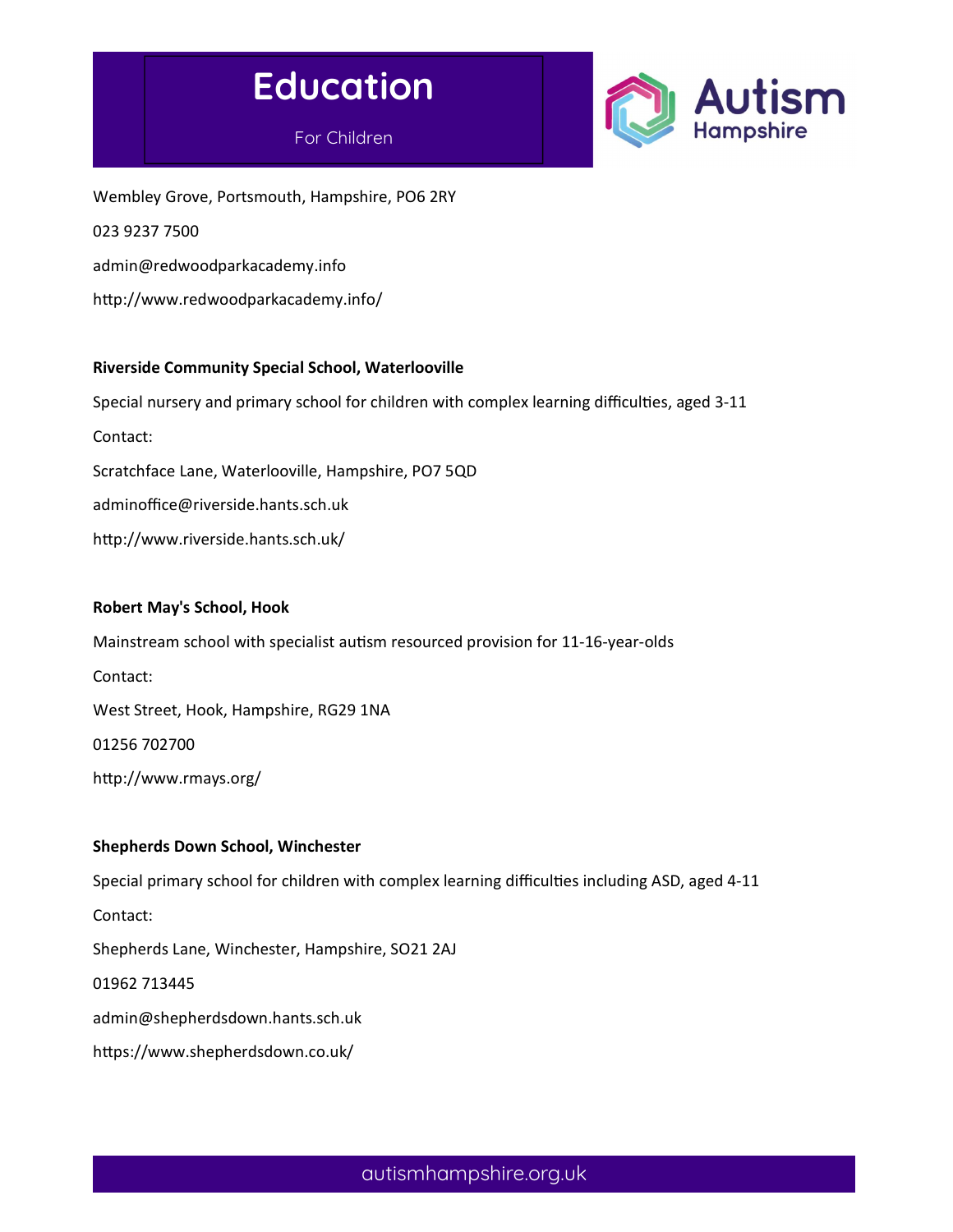



#### South Downs College, Waterlooville

College education for students aged 14+ with academic learning support

Contact:

College Road, Waterlooville, Hampshire, PO7 8AA

02392 797979

enquiries@hsdc.ac.uk

http://www.southdowns.ac.uk/

#### Southampton City Council Local Offer

Information for children/young people with special educational needs/disability aged 0-25 Contact: 023 8083 2842 send.pathfinder@southampton.gov.uk http://sid.southampton.gov.uk/kb5/southampton/directory/site.page?id=0Kx6qh1JSGA

#### Southampton Opportunity Group

Helping children with additional needs (aged 0-5) and their families Contact: Southampton Opportunity Group, , Leaside Way, Southampton, SO16 3EP 02380 552220 admin@southamptonopportunitygroup.org http://www.southamptonopportunitygroup.org/

#### Southlands School, Lymington

Special independent school for boys and girls aged 7-19 on the autism spectrum

Contact:

Vicars Hill, Lymington, Hampshire, SO41 5QB

08001 381184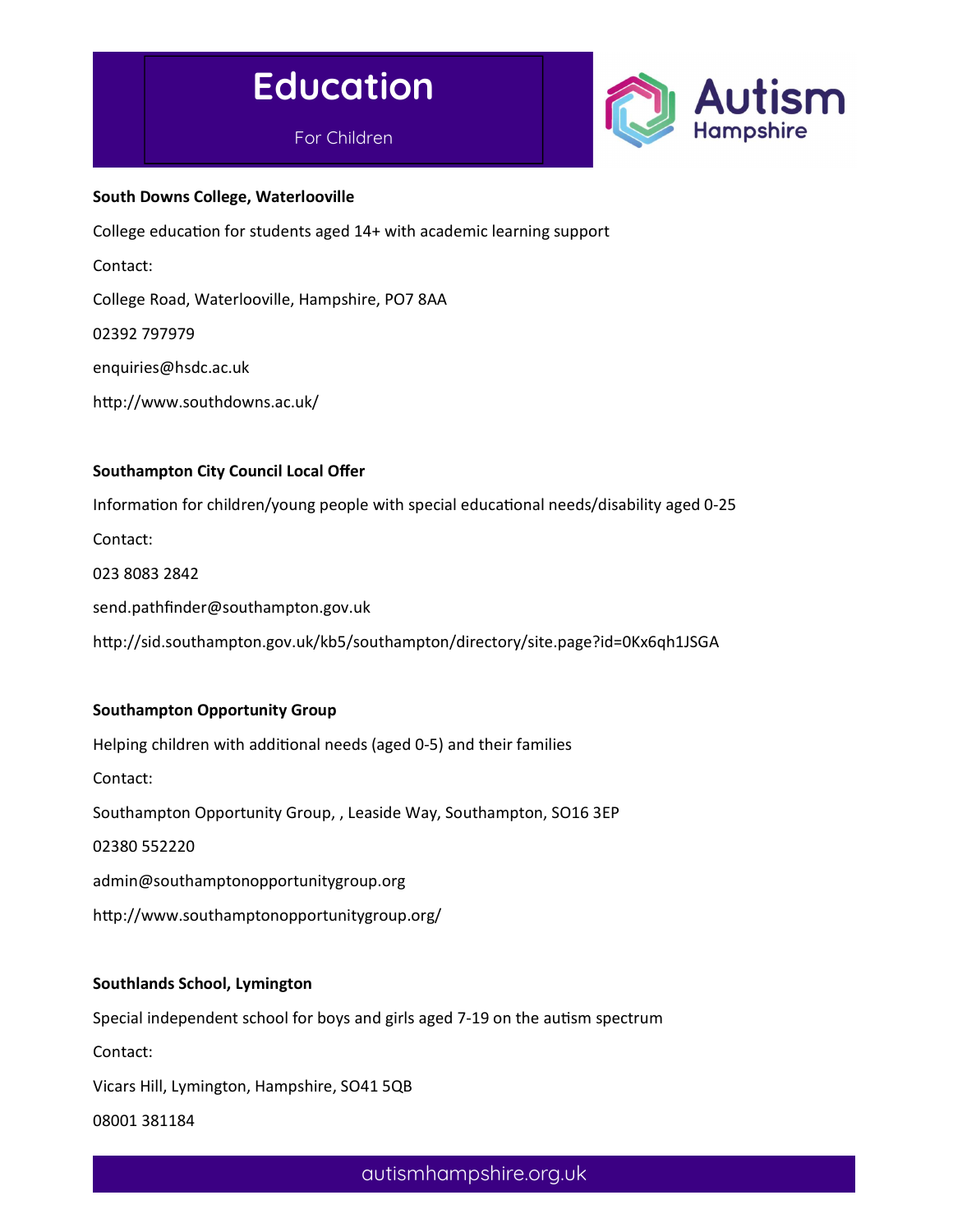



see Contact on website

https://www.cambiangroup.com/specialist-education/our-schools/asperger-schools/southlandsschool/

#### Sparsholt College Hampshire

Specialist college 14-19+ with support for students with dyslexia and other learning or physical disability Contact: Sparsholt College Westley Lane , Sparsholt , Hampshire, SO21 2NF 01962 77641 enquiry@sparsholt.ac.uk http://www.sparsholt.ac.uk

#### Springwell School, Southampton

Special primary school for children with complex learning difficulties, aged 4-11

Contact:

Hinkler Road, Southampton, Hampshire, SO19 6DH

02380 445981

info@springwellschool.net

http://www.springwellschool.net/

#### St Catherine's, Ventnor

Residential special school for children with speech, language and communication needs, aged 7-19,

with post 19 provision

Contact:

St Catherine's , Grove Road, , Ventnor, , Isle of Wight, , PO38 1TT

01983 852722

general@stcatherines.org.uk

http://www.stcatherines.org.uk/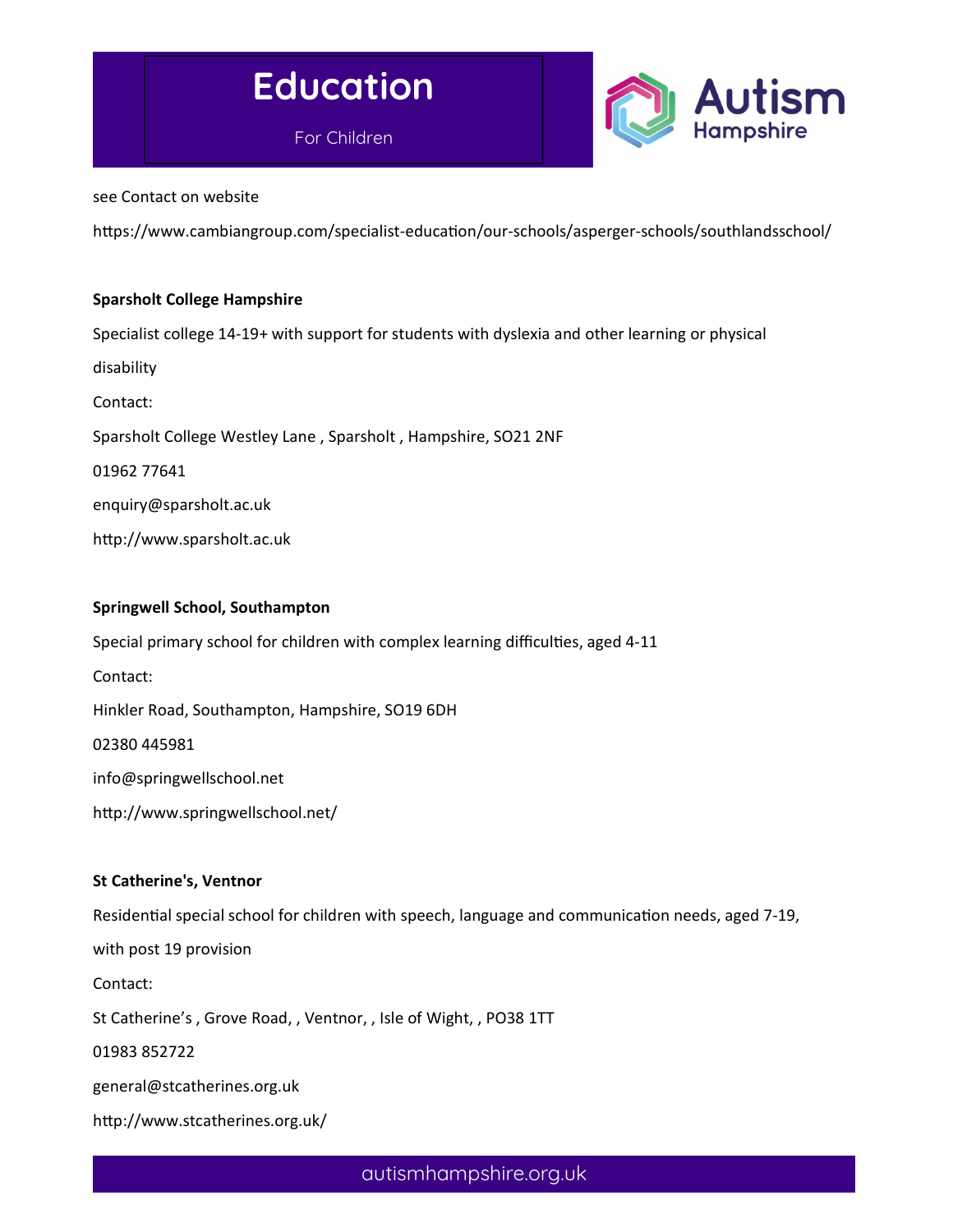



#### The Cedar School, Southampton

Special primary and secondary school for children with complex physical, health and learning difficulties, aged 3-16

Contact:

Redbridge Lane, Southampton, Hampshire, SO16 0XN

023 8073 4205

info@cedarschool.co.uk

http://www.cedarschool.co.uk/

#### The Harbour School, Portsmouth

Community special school and alternative provision for children unable to attend mainstream schools, aged 5-16 Contact: Tipner Lane, Portsmouth, Hampshire, PO2 8RA 023 92665664 admin@thsportsmouth.org http://theharbourschoolportsmouth.org/

#### The Mark Way School, Andover

Community special secondary school for children with Special Educational Needs, aged 11-16 Contact: Batchelors , Andover, Hampshire, SP10 1HR 01264 351835 adminoffice@markway.hants.sch.uk https://www.markway.hants.sch.uk/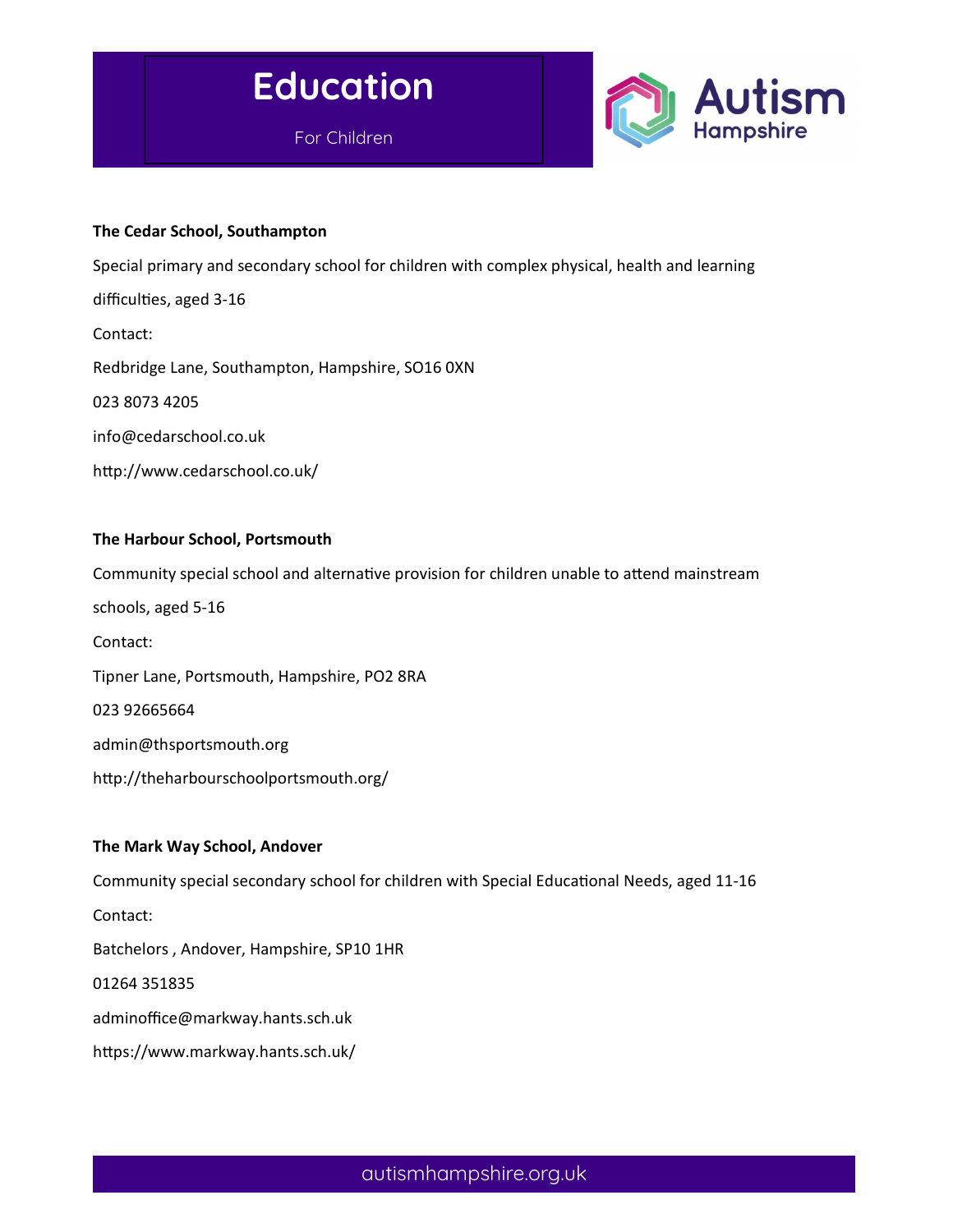



#### The Romsey School

Mainstream secondary school with specialist autism resourced provision, aged 11-16

Contact:

Greatbridge, Romsey, Hampshire, SO51 8ZB

01794 512334

admin@romsey.hants.sch.uk

https://www.romsey.hants.sch.uk/contact-romsey-sch...

#### The Samuel Cody Specialist Sports College, Farnborough

Community special primary and secondary school for children with Special Educational Needs, aged

4-16 Contact: Ballantyne Road, Farnborough, Hampshire, GU14 8SS 01252 514194 adminoffice@samuelcody.hants.sch.uk https://samuelcody.hants.sch.uk/

#### The Sheiling Ringwood

Independent special school, college and residential provision for 6-25-year-olds with severe, complex and moderate learning difficulties and disabilities Contact: The Sheiling Ringwood, Ringwood, Hampshire, BH24 2EB 01425 477488 admissions@thesheilingringwood.co.uk

http://www.thesheilingringwood.co.uk

#### The Specialist Teacher Advisory Service based in Hampshire - Hampshire County Council

Free support service for children & young people at home and in school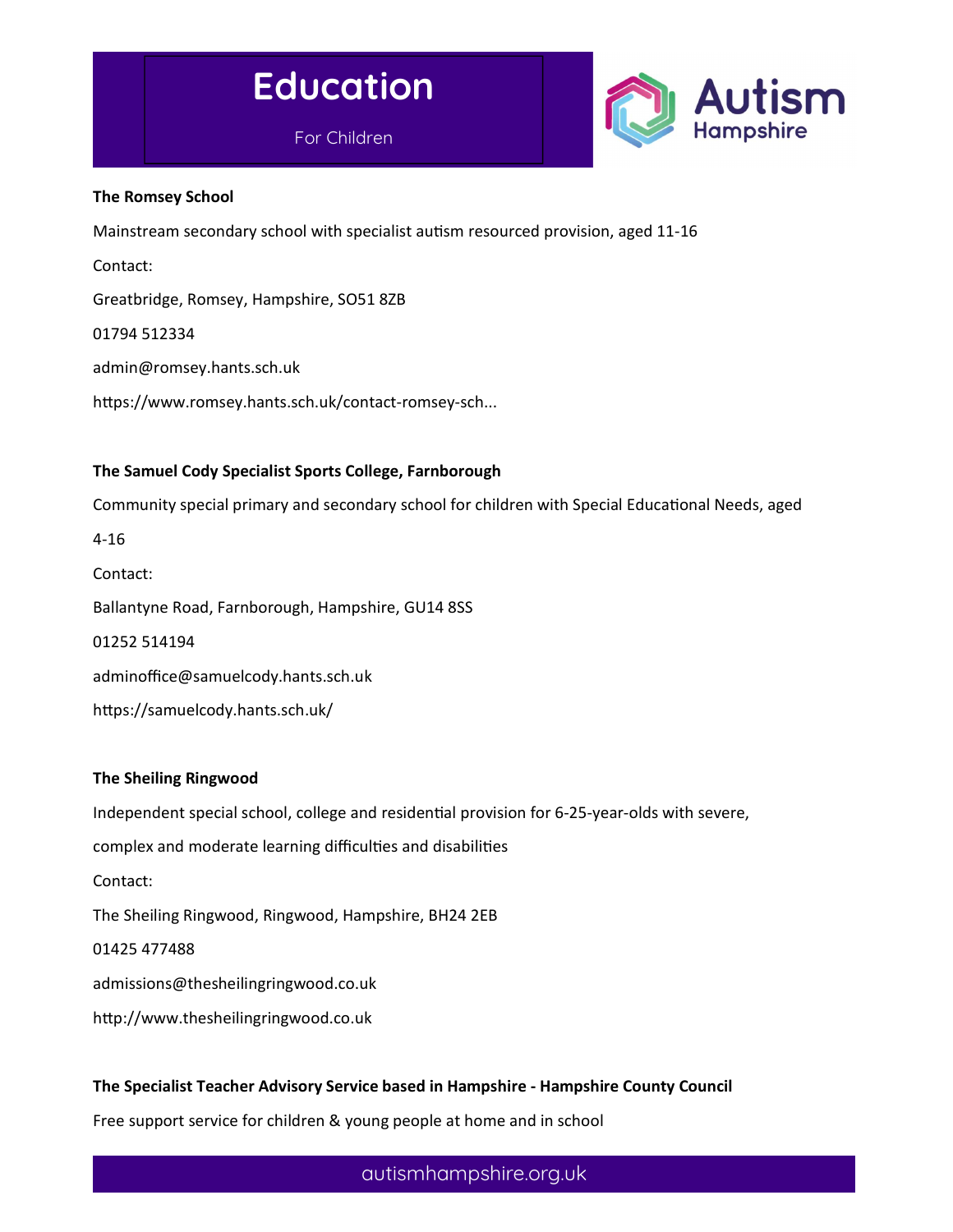



Contact:

Various locations, please visit website

01252 814776/7

https://www.hants.gov.uk/socialcareandhealth/childrenandfamilies/specialneeds/specialistadvisory

#### Thomas Outreach Programme - Hampshire County Council

Support for young children with social communication difficulties or autism, aged 2-4 Contact:

Clarendon House, Winchester, Hampshire, SO22 5PN

01962 876236

kirsty.joisce@hants.gov.uk

https://fish.hants.gov.uk/kb5/hampshire/directory/service.page?id=fdGF8nQJGIQ

#### Tower House Horses - Micheldever

Equine assisted learning for children and young people

Contact:

The Tower House, Micheldever Station, Hampshire, S021 3AL

01962 774245

info@towerhousehorses.co.uk

http://www.towerhousehorses.co.uk

# Treloar School and College for Disabled Young People, Alton

Special school and college for children and young people with multiple and complex disabilities, aged

2-25

Contact:

Powell Drive, Alton , Hampshire, GU34 4GL

01420 547400

info@treloar.org.uk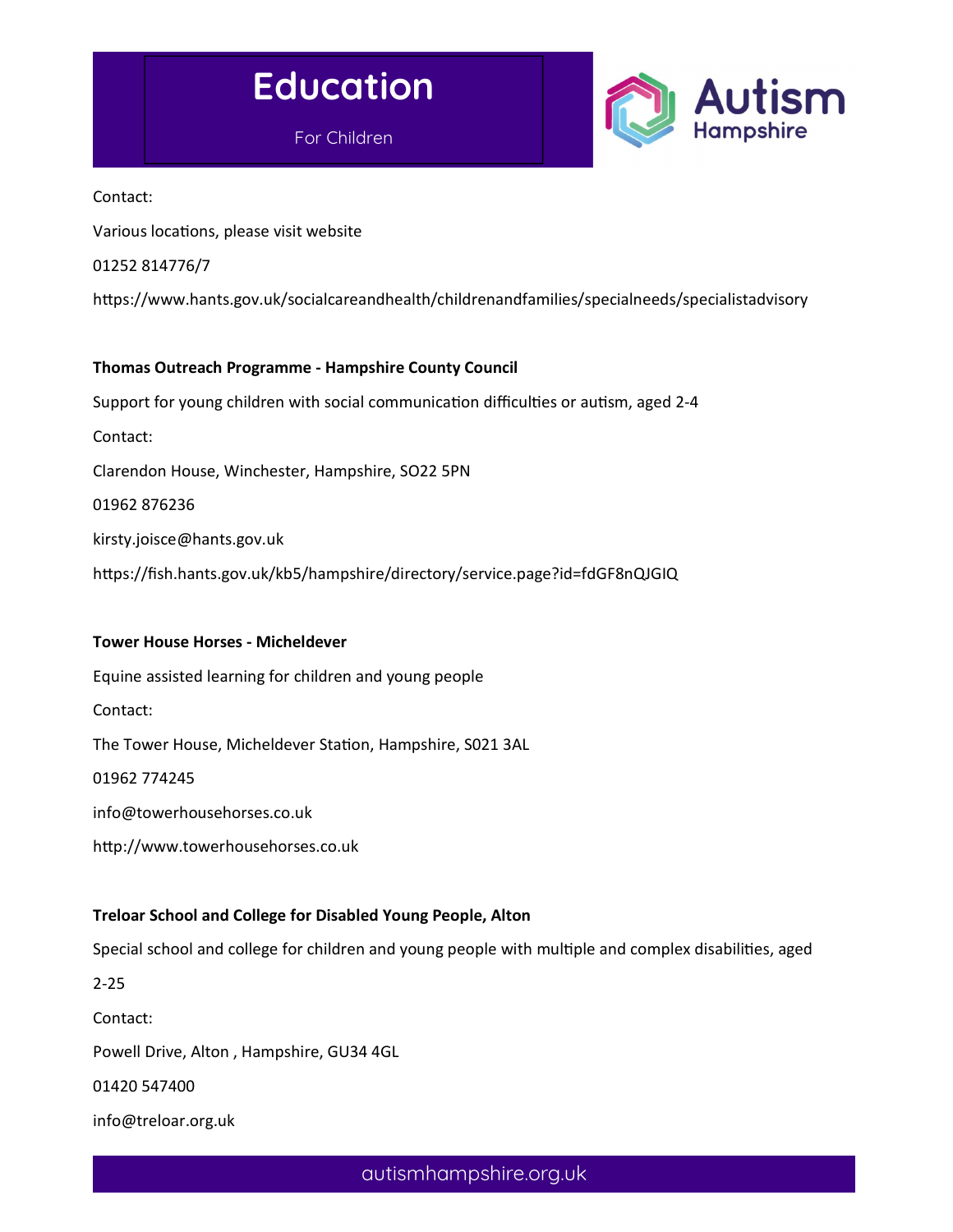

https://www.treloar.org.uk/

#### Vermont School, Southampton

Small special junior school for boys with social, emotional and behavioural difficulties, aged 7-11 Contact: Vermont Close, Southampton, Hampshire, SO16 7LT 023 8076 7988 info@vermont.southampton.sch.uk http://www.vermontschool.co.uk/

#### Wheatsheaf Trust

Charity that helps people into employment, education or training Contact: Wheatsheaf House, , Southampton , Hampshire, SO14 3AY 02380 237662 info@wheatsheaftrust.org

http://www.wheatsheaftrust.org

#### Wildern Opportunity Group and Preschool, Hedge End

Group and preschool for children with special needs, aged 2-5 Contact: Hedge End 2000 Centre, Southampton, Hampshire, SO30 4AF 01489 787968 info@wildernopportunitygroup.co.uk https://wildernopportunitygroup.co.uk/

#### Winchester Science Centre and Planetarium

Interactive, science and technology centre with planetarium